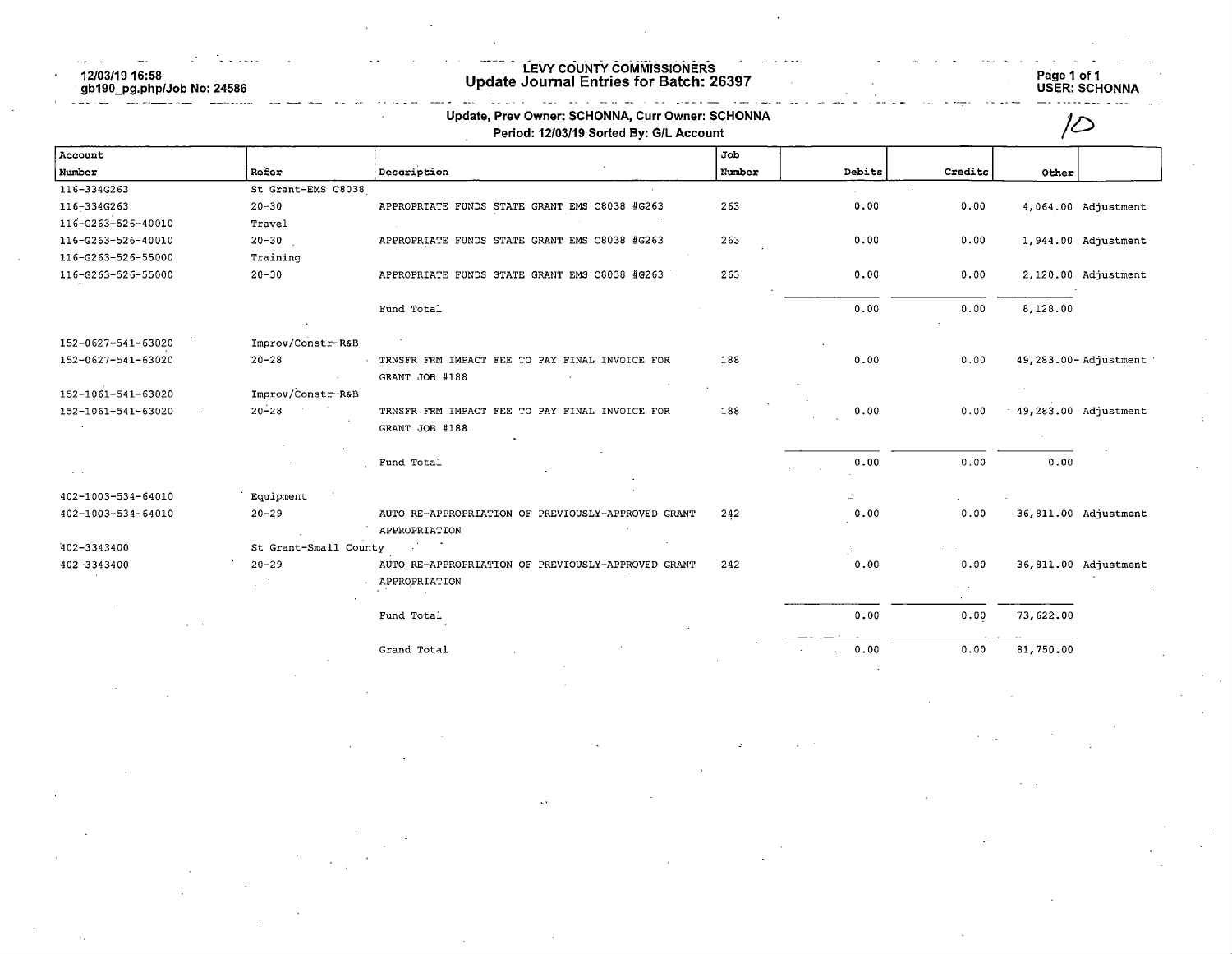019  $s/h2820$ 

 $20 - 28$ FINANCE ONLY - BA#

# LEVY BOCC BUDGET AMENDMENT FORM

Entail to: LEVYFINANCE@LEVYCLERK.COM

|                                                                  |                                                                                        | One-Time or Recurring? |
|------------------------------------------------------------------|----------------------------------------------------------------------------------------|------------------------|
| Requesting<br>Department / Office:                               | 0310 ROAD DEPT                                                                         | One-time.              |
|                                                                  |                                                                                        |                        |
|                                                                  |                                                                                        |                        |
| <b>Explanation</b> /                                             | Pay final invoice for grant project (grant funds fully expended)                       |                        |
| Description:                                                     |                                                                                        |                        |
|                                                                  |                                                                                        | Grant Match?           |
| <b>SOURCE of Funds</b><br>and Required<br><b>APPROVAL</b> level: | Appropriating Reserves (Contingency) - Approved via<br>Motion Recorded in BOCC Minutes | <b>YES</b>             |
|                                                                  | NOTE: ALL COMMITMENTS RECURRING MULTIPLE FISCAL YEARS REQUIRE BOCC APPROVAL            | Approved?              |
| <b>BOCC Meeting Date</b>                                         |                                                                                        |                        |
| (if Necessary)                                                   | Tuesday, November 05, 2019                                                             | $\ell$                 |

| <b>BUDGET AMENDMENT DETAIL</b> |                    |   |                     |
|--------------------------------|--------------------|---|---------------------|
| <b>Account Number</b>          | Description        |   | Increase (Decrease) |
| 152-0627-541-63020             | <b>IMPACT FEE</b>  |   | (49, 283)           |
| 152-1061-541-63020             | IMPROV/CONSTR-R&B  | S | 49,283              |
|                                | JOB# 188 C40A SCOP |   |                     |
|                                |                    |   |                     |

 $\begin{array}{rcl}\n\text{Input} & \text{in} & \text{Py 2019} & \text{in} & \text{error.} & \text{Standard be 2020.} \\
\text{M} & \text{111314}\n\end{array}$ 

Net Increase (Decrease) in USES: \$

ADDITIONAL REVENUES/SOURCES ONLY IN THIS SECTION: Account Number **Description** Description **Increase** (Decrease) Net Increase (Decrease) in SOURCES: \$ DOES BUDGET AMENDMENT BALANCE? DEPARTMENT HEAD: **COUNTY** COORDINATOR: CLERK OR FINANCE **OFFICER**  $\mathscr{G}(\mathcal{Y})$ 

 $\triangleright$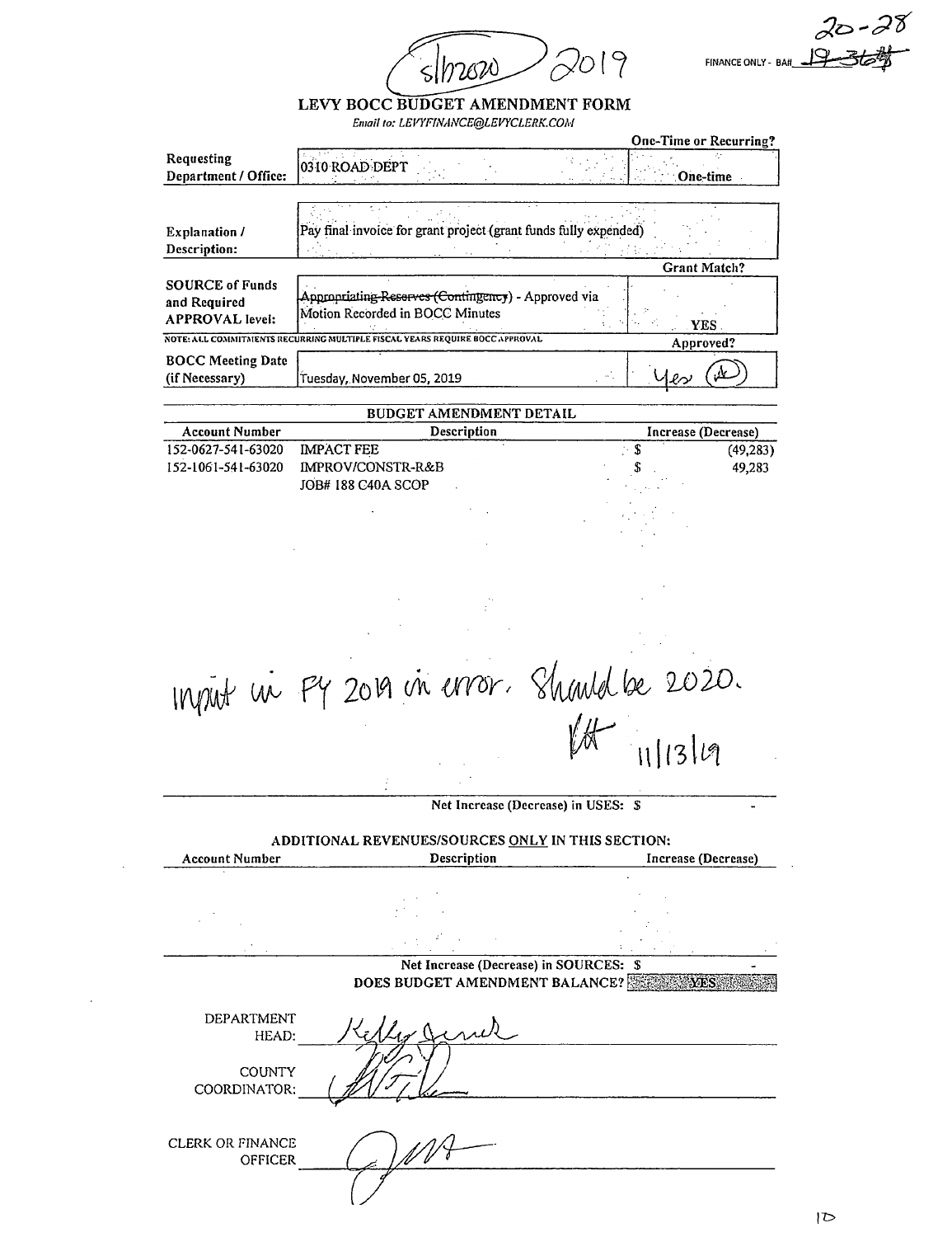$\sim 10^{11}$  km  $^{-1}$ 

 $\sim$   $\sim$ 

## LEVY BOCC BUDGET AMENDMENT FORM

 $\mathbb{R}^2$ 

 $\sim$ 

 $\sim 10^{-1}$ 

 $\sim$  .

Email to: LEVYFINANCE@LEVYCLERK.COM

|                                                                  | Email to: LEVYFINANCE@LEVYCLERK.COM                                                                                                                                                                 |                        |
|------------------------------------------------------------------|-----------------------------------------------------------------------------------------------------------------------------------------------------------------------------------------------------|------------------------|
|                                                                  |                                                                                                                                                                                                     | One-Time or Recurring? |
| Requesting<br>Department / Office:                               | 0325 LANDFILL                                                                                                                                                                                       | One-time               |
| Explanation /<br>Description:                                    | Automatic re-appropriation of previously-approved grant appropriation, per Budget<br>Policy Resolution 2017-015, Procedure VI.C., after amount verified by Finance Officer<br>(signature required). |                        |
|                                                                  |                                                                                                                                                                                                     | Grant Match?           |
| <b>SOURCE of Funds</b><br>and Required<br><b>APPROVAL</b> level: | Additional Revenue (Grants, Donations, Reimbursements)<br>- Approved by BOCC Resolution                                                                                                             | NO.                    |
|                                                                  | NOTE: ALL COMMITMENTS RECURRING MULTIPLE FISCAL YEARS REQUIRE BOCC APPROVAL                                                                                                                         | Approved?              |
| <b>BOCC Meeting Date</b><br>(if Necessary)                       |                                                                                                                                                                                                     | YES :                  |

# BUDGET AMENDMENT DETAIL

| <b>Account Number</b>           | Description                                       | Increase (Decrease) |
|---------------------------------|---------------------------------------------------|---------------------|
| Equipment<br>402-1003-534-64010 |                                                   | 36,811              |
|                                 |                                                   |                     |
|                                 |                                                   |                     |
|                                 |                                                   |                     |
|                                 | # 242                                             |                     |
|                                 |                                                   |                     |
|                                 |                                                   |                     |
|                                 |                                                   |                     |
|                                 |                                                   |                     |
|                                 |                                                   |                     |
|                                 |                                                   |                     |
|                                 |                                                   |                     |
|                                 |                                                   |                     |
|                                 |                                                   |                     |
|                                 |                                                   |                     |
|                                 |                                                   |                     |
|                                 |                                                   |                     |
|                                 |                                                   |                     |
|                                 | Net Increase (Decrease) in USES: \$               | 36,811              |
|                                 | ADDITIONAL REVENUES/SOURCES ONLY IN THIS SECTION: |                     |
| Account Number                  | Description                                       | Increase (Decrease) |
| 402-3343400<br>$\mathcal{F}$    | St Grant-Small County                             | 36,811              |
|                                 |                                                   |                     |
|                                 |                                                   |                     |
|                                 |                                                   |                     |
|                                 | Net Increase (Decrease) in SOURCES: \$            | 36,811              |
|                                 | DOES BUDGET AMENDMENT BALANCE?                    | ÷,                  |
|                                 |                                                   |                     |
| DEPARTMENT                      |                                                   |                     |
| HEAD:                           |                                                   |                     |
| COUNTY                          |                                                   |                     |
| COORDINATOR:                    |                                                   |                     |
|                                 |                                                   |                     |
|                                 |                                                   |                     |
| <b>CLERK OR FINANCE</b>         |                                                   |                     |
| <b>OFFICER</b>                  |                                                   |                     |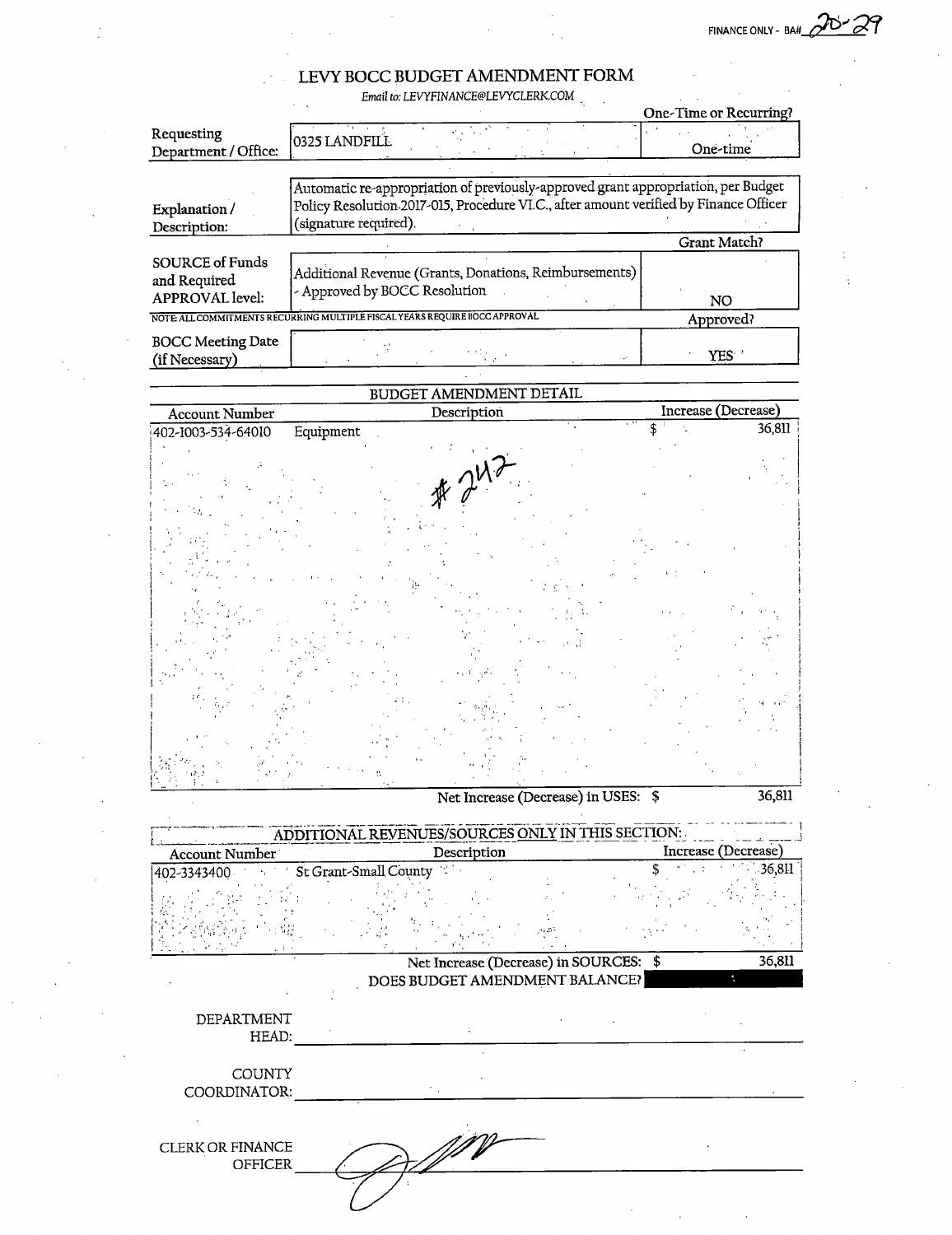FINANCE ONLY - BA# $\sqrt{2}$ 

#### LEVY BOCC BUDGET AMENDMENT FORM Email to: LEVYFINANCE@LEVYCLERK.COM

2020

 $\sim$ 

|                                                                  |                                                                                         | One-Time or Recurring? |       |
|------------------------------------------------------------------|-----------------------------------------------------------------------------------------|------------------------|-------|
| Requesting<br>Department / Office:                               | 0240 EMERGENCY MEDICAL SERV                                                             | One-time               |       |
| Explanation /<br>Description:                                    | ACCEPTANCE OF STATE GRANT EMS C8038                                                     |                        |       |
|                                                                  |                                                                                         | <b>Grant Match?</b>    |       |
| <b>SOURCE of Funds</b><br>and Required<br><b>APPROVAL</b> level: | Additional Revenue (Grants, Donations, Reimbursements)<br>- Approved by BOCC Resolution | NO                     |       |
|                                                                  | NOTE ALL COMMITMENTS RECURRING MULTIPLE FISCAL YEARS REQUIRE BOCC APPROVAL              | Approved?              |       |
| <b>BOCC Meeting Date</b><br>(if Necessary)                       | Tuesday, December 3, 2019                                                               |                        |       |
|                                                                  | BUDGET AMENDMENT DETAIL                                                                 |                        |       |
| <b>Account Number</b>                                            | Description                                                                             | Increase (Decrease)    |       |
| 116-G263-526-55000                                               | <b>TRAINING</b>                                                                         |                        | 2,120 |
| 116-G263-526-40010                                               | TRAVEL                                                                                  |                        | 1,944 |

|                                    | Net Increase (Decrease) in USES: \$                                      |                     | 4,064 |
|------------------------------------|--------------------------------------------------------------------------|---------------------|-------|
|                                    | ADDITIONAL REVENUES/SOURCES ONLY IN THIS SECTION:                        |                     |       |
| <b>Account Number</b>              | Description                                                              | Increase (Decrease) |       |
| 116-334G263                        | ST GRANT - EMS C8038                                                     | S                   | 4,064 |
|                                    | Net Increase (Decrease) in SOURCES: \$<br>DOES BUDGET AMENDMENT BALANCE? |                     | 4,064 |
| DEPARTMENT<br>HEAD:                |                                                                          |                     |       |
| COUNTY<br>COORDINATOR:             |                                                                          |                     |       |
| <b>CLERK OR FINANCE</b><br>OFFICER |                                                                          |                     |       |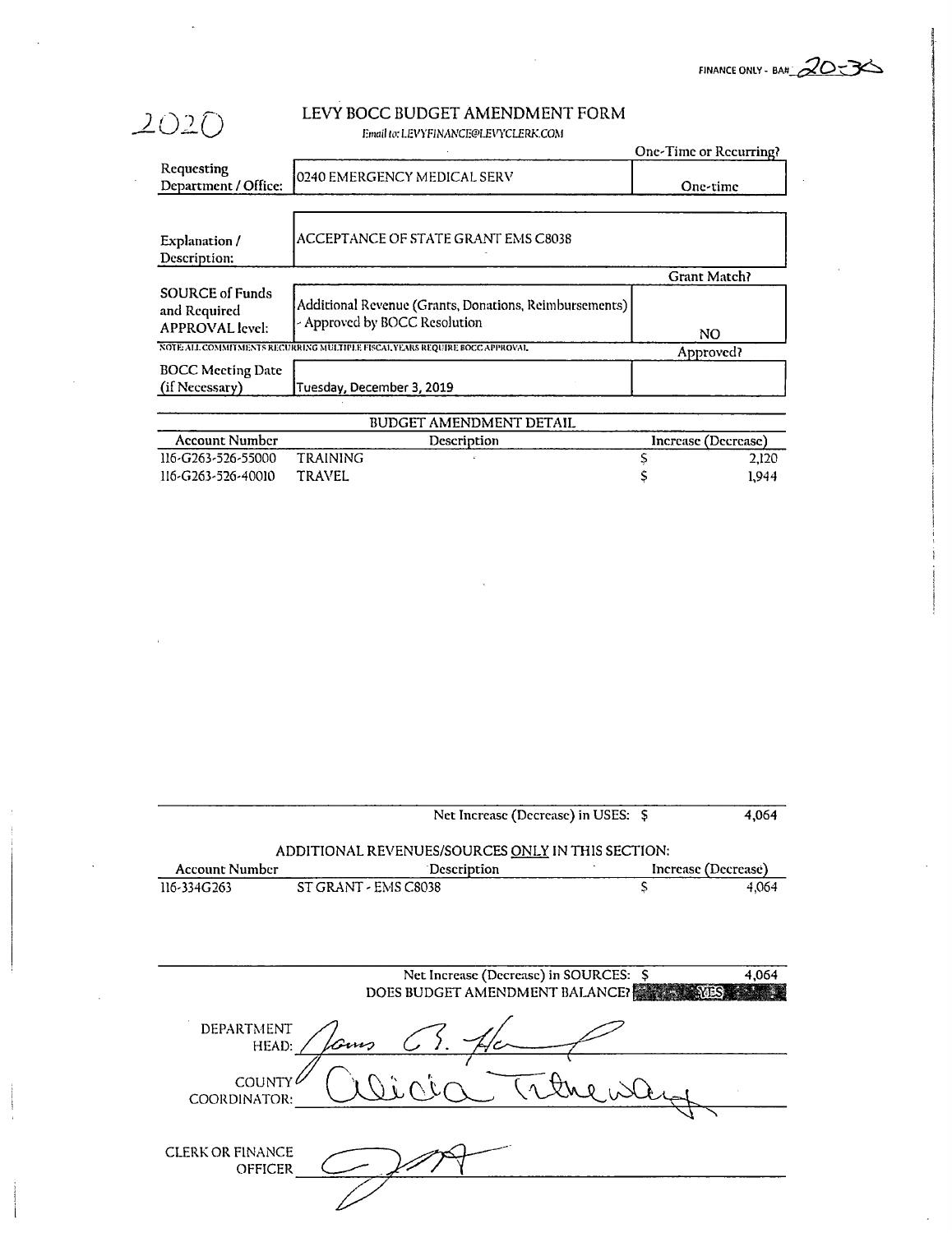#### RESOLUTION 2019-097

## A RESOLUTION OF THE BOARD OF COUNTY<br>COMMISSIONERS OF LEVY COUNTY. FLORIDA. COMMISSIONERS OF AMENDING THE FINAL BUDGET FOR FISCAL YEAR 2019-2020; PROVIDING FOR AN EFFECTIVE DATE.

WHEREAS, the Board of County Commissioners of Levy County, Florida, ("the Board") on September 17, 2019 held a public hearing as required by Section 200.065, Florida Statutes, and adopted Resolution 2019-078, adopting the Final Budget for Fiscal Year 2019-2020; and

WHEREAS, an amendment to the 2019-2020 Final Budget is required as a result of unanticipated funds received in the 2019-2020 Final Budget and received for particular purposes(s); and

WHEREAS, on December 3, 2019, the Board considered this Resolution pursuant to the provisions of Section 129.06(2)(d), Florida Statutes, in order to amend the Fiscal Year 2019-2020 Final Budget to reflect the changes required; and

NOW, THEREFORE, BE IT RESOLVED by the Board of County Commissioners of Levy County, Florida, that:

1. The Fiscal Year 2019-2020 Final Budget adopted by Resolution 2019-078, is hereby amended as follows:

The Emergency Management Fund shall be increased by \$4,064.00, as reflected in the attached budget amendment form.

2. This resolution shall take effect immediately upon its adoption.

**DULY ADOPTED this 3<sup>rd</sup> day of December, 2019.** 

BOARD OF COUNTY COMMISSIONERS LEVY COUNTY, FLORIDA

John Meeks, Chairman